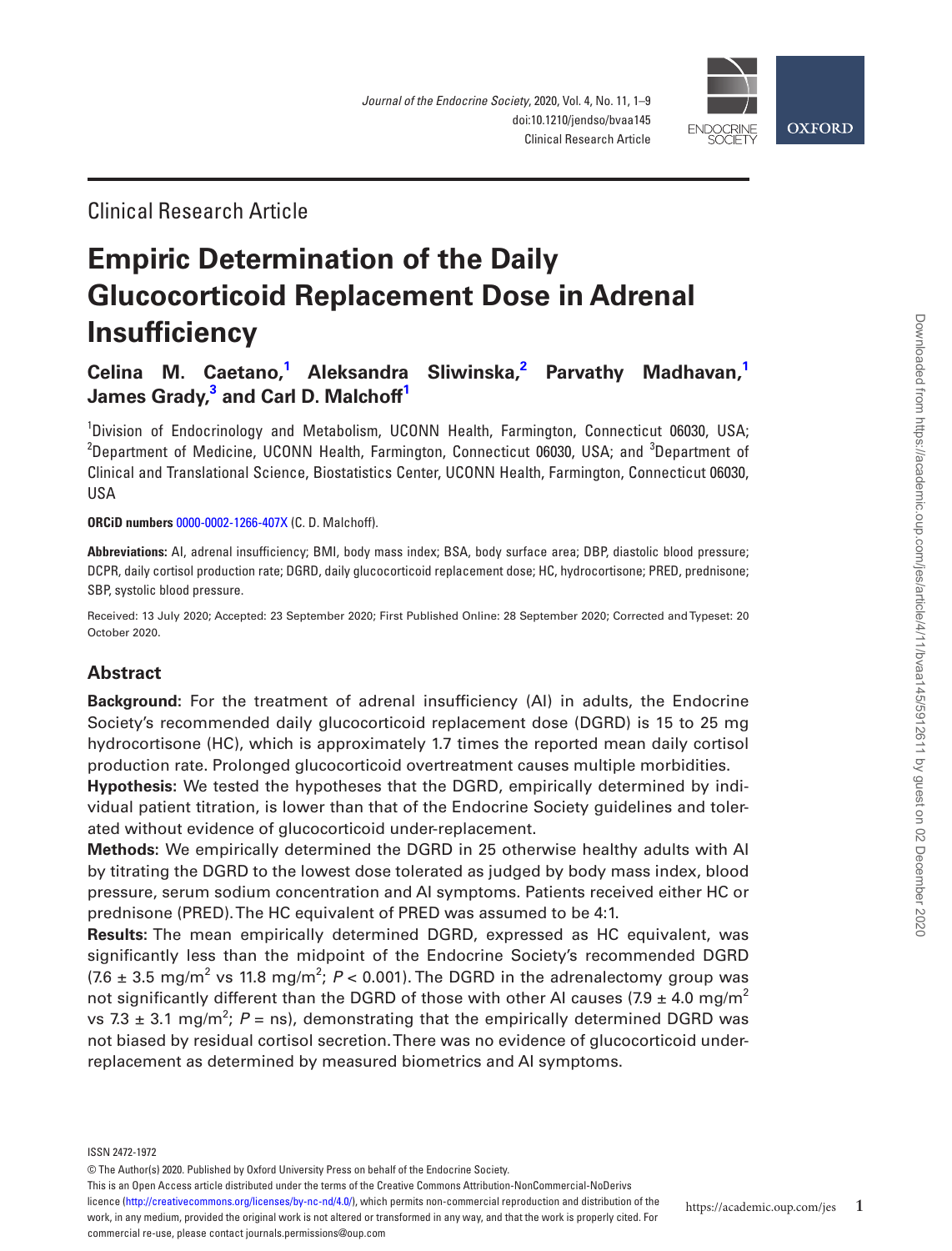**Conclusions:** We conclude that an empirically determined DGRD is significantly lower than that of the Endocrine Society guidelines and tolerated without evidence of glucocorticoid under-replacement.

**Key Words:** adrenal insufficiency, glucocorticoid replacement dose

The optimum daily glucocorticoid replacement dose (DGRD) is critical for adult patients with adrenal insufficiency (AI). Under-replacement may result in weight loss, hypotension, hyponatremia, and death [[1,](#page-7-0) [2\]](#page-7-1). In contrast, excess glucocorticoids cause osteoporosis, diabetes, hypertension, immune suppression, venous thrombosis, and predispose to premature death [[3-](#page-7-2)[6\]](#page-7-3). The optimum DGRD remains unknown.

The current Endocrine Society AI guidelines recommend an adult DGRD of 15 to 25 mg of hydrocortisone (HC) [\[1](#page-7-0)]. Assuming an average body surface area (BSA) of 1.7 m<sup>2</sup>, this is a DGRD of 8.8 mg cortisol/m<sup>2</sup> to 14.7 mg/  $m<sup>2</sup>$  (midpoint = 11.8 mg/m<sup>2</sup>). In the largest group of patients evaluated using stable isotope dilution technologies, the mean daily cortisol production rate (DCPR), is 7.0 mg/ m<sup>2</sup> [\[7](#page-7-4)]. The midpoint of the Endocrine Society's recommended DGRD is approximately 1.7 times higher than this DCPR. The DGRD recommended by the Endocrine Society and the slightly greater replacement doses suggested by others [\[8](#page-7-5)] prevent complications of glucocorticoid underreplacement but exceed normal DCPR and may not be benign. For example, some large registry-based studies have found that patients with both primary and secondary AI on standard glucocorticoid replacement have a 2-fold greater mortality due to cardiovascular, infectious, and malignant diseases that are potentially due to over-replacement with glucocorticoids [\[3-](#page-7-2)[5\]](#page-7-6). More recently there are concerns that excess glucocorticoid replacement may interfere with immune modulating antitumor responses and predispose to SARS-CoV-2 [[8](#page-7-5), [9\]](#page-7-7). A DGRD exceeding the DCPR may cause these adverse outcomes. However, it is not known if AI patients will tolerate lower replacement doses.

In our practice, the DGRD of each AI patient is titrated to the lowest tolerated glucocorticoid dose. Therefore, we are in a position to test the hypotheses that an empirically determined DGRD is lower than that of the Endocrine Society guideline, similar to that of DCPR, and tolerated without evidence of glucocorticoid under-replacement.

#### **1. Methods**

#### A. Patients

This study was approved by the Institutional Review Board at the University of Connecticut Health Center. We

retrospectively identified and analyzed 25 otherwise healthy adult patients (16 women and 9 men) with AI. Data were collected from the records of the University of Connecticut Health Center, Department of Endocrinology from January 1, 2000 to May 22, 2020. AI was assumed for those patients who had undergone bilateral adrenalectomy. In all others, AI was confirmed by a 250 mcg cosyntropin stimulation test or an insulin hypoglycemic test. Consistent with the Endocrine Society guidelines, all patients with AI had a serum cortisol concentration ≤17 mcg/dL (470 nmol/L), when maximally stimulated at 60 minutes following cosyntropin or 30 minutes following a nadir glucose <40 mg/dL (2.22 mmol/L) on an insulin hypoglycemia test. Nineteen patients (76%) had primary AI due to bilateral adrenalectomy ( $n = 13$ ), autoimmune destruction ( $n = 5$ ), or hemorrhage due to antiphospholipid antibody syndrome  $(n = 1)$ . Six (24%) patients had secondary AI due to pituitary fossa tumors with pituitary surgery  $(n = 5)$  or pituitary hemorrhage  $(n = 1)$ . Patients with other significant active medical problems were excluded. In particular, we excluded patients with active malignancies, who had developed AI on immune therapies, and patients with other metastatic disease. Patients with pituitary disorders and AI based on an abnormal cosyntropin stimulation test or insulin hypoglycemia test were excluded, if they did not require any daily glucocorticoid replacement to treat clinical features of AI. These individuals were considered as having partial secondary AI. None of the patients with secondary AI were patients with pituitary Cushing disease in whom the axis might recover. No patients were being treated with antiseizure medications, antiviral medications or other medications that would alter CYP3A4 activity [[10\]](#page-7-8).

About half of the patients in this study had undergone bilateral adrenalectomy. This relatively high proportion is due to one of the investigator's (C.D.M.) patient population that is enriched in adrenal disorders that required bilateral adrenalectomy. Diagnoses included bilateral pheochromocytoma, Cushing disease that had failed medical and pituitary directed therapies, and Cushing syndrome caused by bilateral micronodular dysplasia, bilateral macronodular hyperplasia, or bilateral adrenal adenomas.

Individual patient data regarding type of adrenal insufficiency, titration duration and treatment, and biometric measurements are reported in [Table 1.](#page-2-0)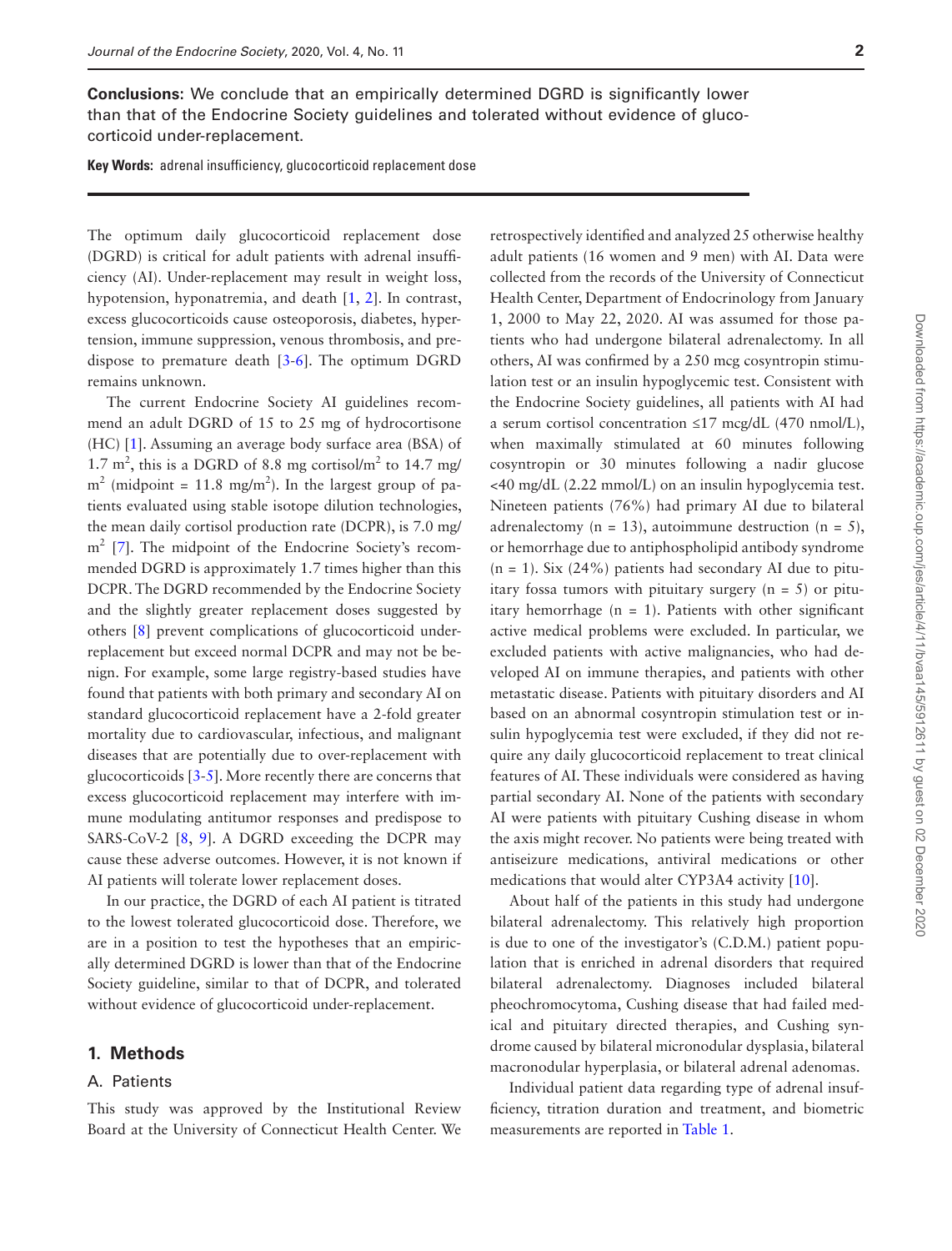| Subject Age (y) Sex AI |    |   |             | Time Intervals $(y)$     |                                                    | HC<br>Equivalence<br>(mg) |                | $Fludrocortisone$ BMI $(kg/m2)$<br>(mg) |                |                                        |      | $SBP$ (mm Hg)        |     | <b>DBP</b><br>(mm Hg)                                   |     | Serum [Na <sup>±</sup> ]<br>(mmol/L)   |     |
|------------------------|----|---|-------------|--------------------------|----------------------------------------------------|---------------------------|----------------|-----------------------------------------|----------------|----------------------------------------|------|----------------------|-----|---------------------------------------------------------|-----|----------------------------------------|-----|
|                        |    |   |             | <b>Titration</b><br>Time | Time on Initial Final Initial Final<br>Lowest Dose |                           |                |                                         |                |                                        |      |                      |     | Initial Final Initial Final Initial Final Initial Final |     |                                        |     |
| 1                      | 31 | M | $2^{\circ}$ | 0.7                      | 10.8                                               | 20                        | 16             | $\mathbf{0}$                            | $\overline{0}$ | 35.7                                   | 35.5 | 120                  | 104 | 85                                                      | 76  | 141                                    | 140 |
| 2                      | 62 | M | $2^{\circ}$ | 6.5                      | 8.3                                                | 16                        | 8              | $\mathbf{0}$                            | $\mathbf{0}$   | 63.6                                   | 45.9 | 130                  | 114 | 80                                                      | 60  | $\cdots$                               | 137 |
| 3                      | 74 | M | $2^{\circ}$ | 10.3                     | 3.1                                                | 20                        | 15             | $\Omega$                                | $\mathbf{0}$   | 32.4                                   | 30.8 | 120                  | 140 | 62                                                      | 60  | 138                                    | 137 |
| 4                      | 64 | M | $2^{\circ}$ | $4.4*$                   | 1.3                                                | 12                        | 12             | $---$                                   | $\mathbf{0}$   | $\cdots$                               | 23.9 | $\scriptstyle\cdots$ | 134 | $---$                                                   | 82  | $\hspace{0.05cm} \ldots$               | 139 |
| 5                      | 70 | F | $2^{\circ}$ | 0.1                      | 10.7                                               | 16                        | 12             | $\overline{0}$                          | $\mathbf{0}$   | 20.9                                   | 27.3 | 120                  | 118 | 80                                                      | 78  | 139                                    | 136 |
| 6                      | 45 | F | $2^{\circ}$ | $6.8*$                   | 13.8                                               | 15                        | 15             | $\Omega$                                | $\theta$       | $---$                                  | 26.2 | $---$                | 136 | $---$                                                   | 91  | $---$                                  | 137 |
| 7                      | 37 | F | $1^{\circ}$ | 2.4                      | 2.9                                                | 40                        | $\overline{4}$ | 0.1                                     | 0.1            | 34.4                                   | 35   | 128                  | 120 | 80                                                      | 80  | 139                                    | 138 |
| 8                      | 67 | F | $1^{\circ}$ | $4.9*$                   | 14.8                                               | 20                        | 20             | 0.1                                     | 0.1            | 24.1                                   | 23.4 | 110                  | 148 | 75                                                      | 100 | 140                                    | 145 |
| 9                      | 53 | F | $1^{\circ}$ | 13.8                     | 0.5                                                | 15                        | 10             | 0.1                                     | 0.1            | 27.4                                   | 28.4 | 118                  | 105 | 80                                                      | 70  | $\cdots$                               | 141 |
| 10                     | 62 | F | $1^{\circ}$ | $9.4*$                   | 8.3                                                | 20                        | 20             | 0.2                                     | 0.1            | $\scriptstyle\cdots\scriptstyle\cdots$ | 19.9 | $\cdots$             | 130 | $---$                                                   | 80  | $---$                                  | 138 |
| 11                     | 49 | F | $1^{\circ}$ | 4.1                      | 8.8                                                | 40                        | 5              | 0.1                                     | 0.1            | 29.9                                   | 24.7 | 110                  | 116 | 70                                                      | 80  | 143                                    | 133 |
| 12                     | 29 | F | $1^{\circ}$ | 4.3                      | 0.5                                                | 40                        | 8              | 0.1                                     | 0.2            | 40.6                                   | 32.1 | 120                  | 118 | 82                                                      | 58  | 138                                    | 137 |
| 13                     | 88 | F | $1^{\circ}$ | $19.6*$                  | 7.8                                                | 20                        | 20             | 0.05                                    | 0.1            | $\cdots$                               | 32.7 | $\cdots$             | 120 | $\cdots$                                                | 50  | $\scriptstyle\cdots$ .                 | 136 |
| 14                     | 78 | F | $1^{\circ}$ | 2.3                      | 5.2                                                | 40                        | 12             | 0.1                                     | 0.1            | 37.3                                   | 22   | 122                  | 150 | 70                                                      | 70  | 139                                    | 135 |
| 15                     | 28 | F | $1^{\circ}$ | 1.8                      | 0.5                                                | 40                        | 8              | 0.1                                     | 0.1            | 41.4                                   | 34.4 | 110                  | 107 | 75                                                      | 71  | 141                                    | 139 |
| 16                     | 38 | M | $1^{\circ}$ | 1.5                      | 0.8                                                | 80                        | 16             | 0.1                                     | 0.1            | 36.8                                   | 31   | 130                  | 110 | 85                                                      | 80  | 136                                    | 140 |
| 17                     | 54 | F | $1^{\circ}$ | 12.3                     | 2.3                                                | 10                        | 7.2            | 0.2                                     | 0.2            | 25.5                                   | 26.2 | 100                  | 90  | 70                                                      | 66  | 138                                    | 139 |
| 18                     | 61 | F | $1^{\circ}$ | $16.4*$                  | 14.4                                               | 20                        | 20             | 0.2                                     | 0.2            | $\scriptstyle\cdots\scriptstyle\cdots$ | 24.2 | $\cdots$             | 110 | $\cdots$                                                | 68  | $\cdots$                               | 134 |
| 19                     | 59 | M | $1^{\circ}$ | 0.7                      | 1.5                                                | 40                        | 20             | 0.1                                     | 0.1            | 24.6                                   | 23.7 | 130                  | 114 | 80                                                      | 78  | 137                                    | 136 |
| 20                     | 32 | F | $1^{\circ}$ | 1.8                      | 10.5                                               | 20                        | 10             | 0.2                                     | 0.1            | 33.8                                   | 39.6 | 145                  | 98  | 110                                                     | 62  | $\cdots$                               | 138 |
| 21                     | 71 | F | $1^{\circ}$ | 1.5                      | 2.8                                                | 40                        | 12             | 0.1                                     | 0.1            | 26.7                                   | 28.7 | 128                  | 132 | 74                                                      | 88  | 134                                    | 141 |
| 22                     | 64 | F | $1^{\circ}$ | $10.3*$                  | 7.4                                                | 20                        | 20             | 0.2                                     | 0.2            | $\cdots$                               | 26.5 | $---$                | 124 | $\cdots$                                                | 84  | $\qquad \qquad - -$                    | 140 |
| 23                     | 66 | M | $1^{\circ}$ | $9.8*$                   | 15.1                                               | 15                        | 15             | 0.1                                     | 0.1            | $\qquad \qquad - -$                    | 24.5 | $-\, -\, -$          | 126 | $\cdots$                                                | 76  | $\scriptstyle\cdots\scriptstyle\cdots$ | 137 |
| 24                     | 49 | M | $1^{\circ}$ | 6.4                      | 5.3                                                | 40                        | 12             | 0.1                                     | 0.2            | 27.6                                   | 27.6 | 120                  | 150 | 85                                                      | 88  | 135                                    | 134 |
| 25                     | 60 | M | $1^{\circ}$ | 0.9                      | 5.2                                                | 35                        | 30             | 0.1                                     | 0.1            | 25.2                                   | 23.7 | 150                  | 142 | 80                                                      | 82  | 141                                    | 141 |

#### <span id="page-2-0"></span>**Table 1.** Individual Patient Data

Individual patients data regarding type of adrenal insufficiency (AI), titration duration and treatment, and biometric measurements are reported. Time intervals are given as titration time (the duration from the start of titration—labeled as "initial" – to the start of the lowest glucocorticoid dose given), and the time on the lowest dose (the duration from the start of the lowest glucocorticoid dose to the most recent encounter on the lowest dose—labeled as "final"). Total time of treatment can be calculated by adding the titration time and with the time on the lowest dose. Patient's data include hydrocortisone (HC) equivalence dose, fludrocortisone dose, body mass index (BMI), systolic blood pressure (SBP), diastolic blood pressure (DBP), and serum sodium concentration. 1° indicates primary AI; 2° indicates secondary AI. (\*) indicates biometric variables are no longer available in the patient's current chart. F indicates female; M indicates male. The patient's age indicates the time of the most recent data extraction.

#### B. Determination of Each Patient's DGRD

Patients received either HC or prednisone (PRED). The HC equivalent of PRED was assumed to be the standard 4:1 ratio, which is based on the relative potency of prednisolone (the active metabolite of PRED) to HC, the duration of the glucocorticoid effect, and the bioavailability of oral HC and PRED of 100% and 80%, respectively [\[9](#page-7-7), [11](#page-7-9)[-13\]](#page-7-10). The choice of glucocorticoid was dependent on cost, availability, and patient preference. Fifteen patients were treated with PRED, and 10 patients were treated with HC.

The DGRD for each patient was determined by titrating the glucocorticoid replacement to the lowest possible dose tolerated by the patient or to the prespecified lower titration limit of 1 mg/d for PRED or 5 mg/d for HC. Both

PRED and HC were divided into twice-a-day doses except for patients on 1 mg/d PRED or 5 mg/d HC, when it was given once daily. The duration of the empirically determined DGRD treatment ranged from 0.5 to 15.1 years (mean  $\pm$  standard deviation [SD] = 6.5  $\pm$  4.9 years).

Adjustments of the glucocorticoid replacement were dependent on the clinical situation. In general, following surgical procedures such as bilateral adrenalectomy, glucocorticoid replacement doses were decreased over a period of weeks to a HC equivalent of 30 mg/d. For all patients on about 30 mg/d HC equivalent, decreases of approximately 5 mg/d of HC equivalent were made at approximately 2- to 12-month intervals, although occasionally a further decrease was made after the patient had been on a consistent dose for years. Under-replacement and need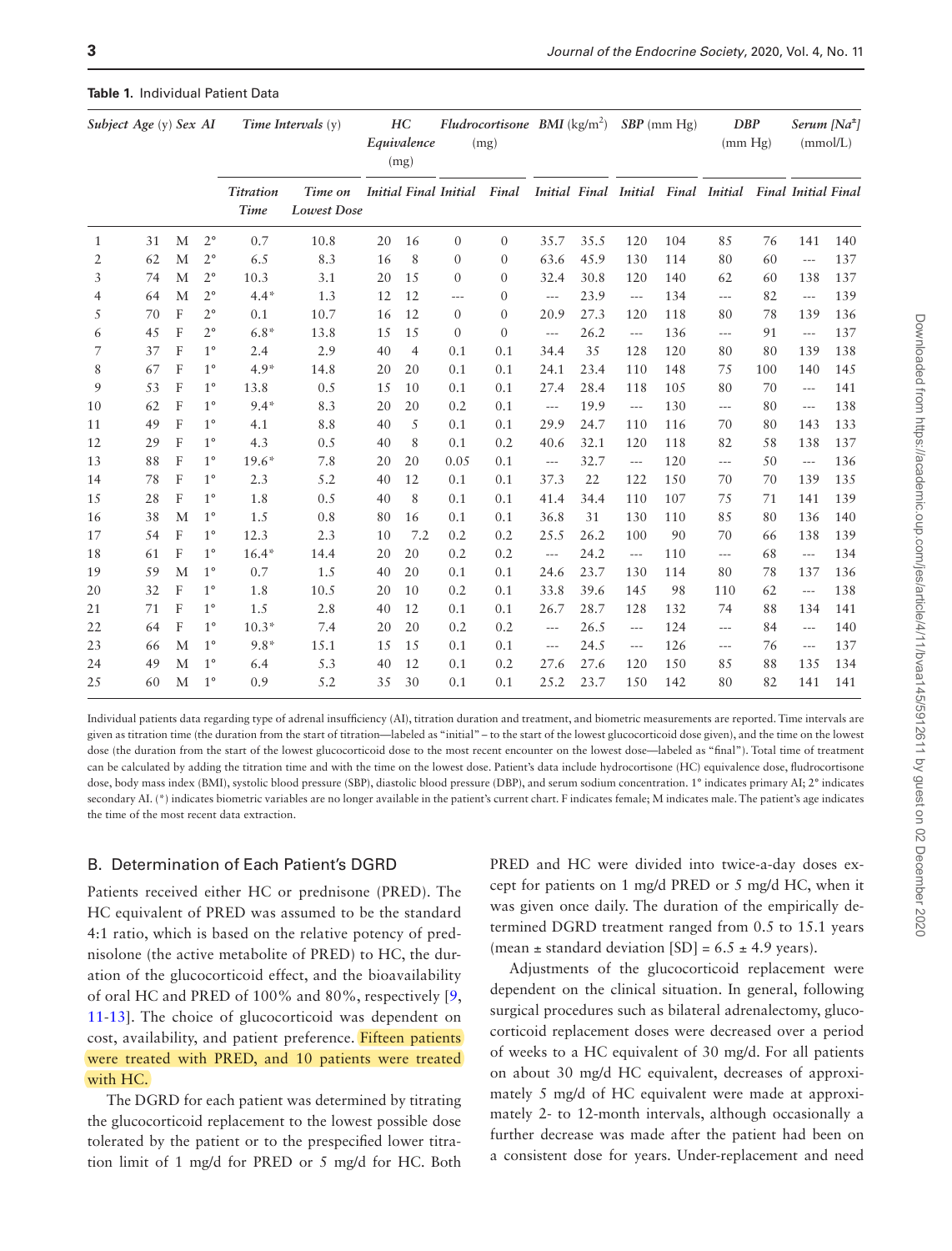for increased dose of glucocorticoid replacement were the following: body mass index (BMI) <18.5  $\text{kg/m}^2$ , systolic blood pressure (SBP) < 90 mm Hg, diastolic blood pressure (DBP) < 50 mm Hg, serum sodium concentration <133 mmol/L, and AI symptoms (nausea, vomiting, anorexia, and fatigue not due to other identifiable causes). For patients with primary AI, the fludrocortisone dose was titrated to normalize the plasma renin activity.

## C. Biometric Variables

For each patient, measurements were made of BMI, age, SBP, DBP, and serum concentration of sodium, after the patient had been on a stable glucocorticoid and mineralocorticoid replacement dose for at least 6 months. Arm blood pressure measurements were performed manually in the office by one of the authors (C.D.M.) after the patient had been sitting quietly for more than 15 minutes. BSA was calculated using both the standard Mosteller formula [\[14\]](#page-7-11) and the Schlich formula that accounts for gender [[15\]](#page-7-12).

## D. Calculation of the Endocrine Society's DGRD Normalized to BSA

The Endocrine Society's recommended DGRD of 15 mg/d to 25 mg/d of HC was normalized to BSA by assuming a population of half women and half men. BSA was calculated from the average United States height (175 cm for men and 162 cm for women) and ideal body weight (70 kg for men and 54 kg for women). The average BSA was  $1.70 \text{ m}^2$  using the gender-neutral Mosteller formula and  $1.61 \text{ m}^2$  using the gender-sensitive Schlich formula. Hence, the Endocrine Society's recommended DGRD is 8.8 to  $14.7 \text{ mg/m}^2$  using the gender-neutral Mosteller formula [[14\]](#page-7-11) and 9.3 to 15.5 mg/m<sup>2</sup> using the gender-sensitive Schlich formula [[15\]](#page-7-12).

#### E. Frequency of Adrenal Crisis

A chart review for the duration (up to a maximum of 5 years) that each patient had been on the lowest DGRD was performed to identify episodes of adrenal crisis. Adrenal crisis was defined as an acute deterioration in health status associated with absolute hypotension (SBP <100 mm Hg) or relative hypotension (SBP  $\geq$  20 mm Hg lower than usual), or hyponatremia resolving rapidly with parenteral glucocorticoids. This definition is somewhat broader than that used by Rushworth et al [\[10\]](#page-7-8).

#### F. Statistical Analysis

The one-sample t-statistic was used to test the null hypotheses that the empirically determined DGRD is not different than the midpoint DGRD recommended by the Endocrine

Society, and that the empirically determined DGRD is not different from the mean reported DCPR.

Comparisons were performed within the AI group. Ordinary least squares linear regression analysis was performed to determine if there were any correlations of the DGRD with age and with the 4 different biometric variables that might indicate glucocorticoid under-replacement. The 2-group t-statistic was used to compare the DGRD in the adrenalectomy group patients to those with other causes of AI and to compare the DGRD in patients treated with PRED to those treated with HC. To account multiple testing within the AI patient group, a Bonferroni correction was used; alpha (0.05) was divided by the number of additional comparisons (total of 7) to yield critical p value for evaluating statistical significance of  $P < 0.0071$ ).

## **2. Results**

The primary goal of this study was to compare the empirically determined DGRD with both the DGRD recommended by the Endocrine Society and the reported DCPR determined by stable isotope methodology. As shown in [Fig. 1](#page-3-0), the empirically determined DGRD (mean  $\pm$  SD), expressed as HC equivalent dose and adjusted for BSA (Mosteller formula), was  $7.6 \pm 3.4$  mg/m<sup>2</sup> (range, 1.9-14.4). This empirically determined DGRD was significantly less than the midpoint of the Endocrine Society's recommended DGRD  $(11.8 \text{ mg/m}^2; P < 0.0001)$  and closely approximated the reported DCPR mean (7.0 mg/m<sup>2</sup>;  $P = 0.4$ ) and range (2.7-14 mg/m<sup>2</sup>) [\[7](#page-7-4)].

To compare DGRD with DCPR, it was necessary to correct for BSA. However, this adjustment may have biased our comparison to the Endocrine Society recommended DGRD, since the average BSA of our specific study group



<span id="page-3-0"></span>**Figure 1.** Daily glucocorticoid replacement dose (DGRD) comparisons. The DGRD is expressed as mg hydrocortisone (HC) or HC equivalent normalized for body surface area. The empirically determined DGRD (mean, SD, and range) reported in this study is compared with Endocrine Society Guideline midpoint and range [\[1](#page-7-0)] and to the daily cortisol production rate (DCPR; mean and range) reported by Purnell, et al [\[7](#page-7-4)]. The empirically determined DGRD (7.6  $\pm$  3.5 mg/m<sup>2</sup>) was significantly less (*P* < 0.01) than the midpoint of that recommended in the Endocrine Society Guideline (11.3 mg/m<sup>2</sup>) [[1\]](#page-7-0), but not significantly dif-ferent from the mean DCPR of 7.0 mg/m<sup>2</sup> reported by Purnell, et al [\[7](#page-7-4)]. The empirically determined DGRD range was similar to the DCPR range determined by Purnell, et al [\[7](#page-7-4)].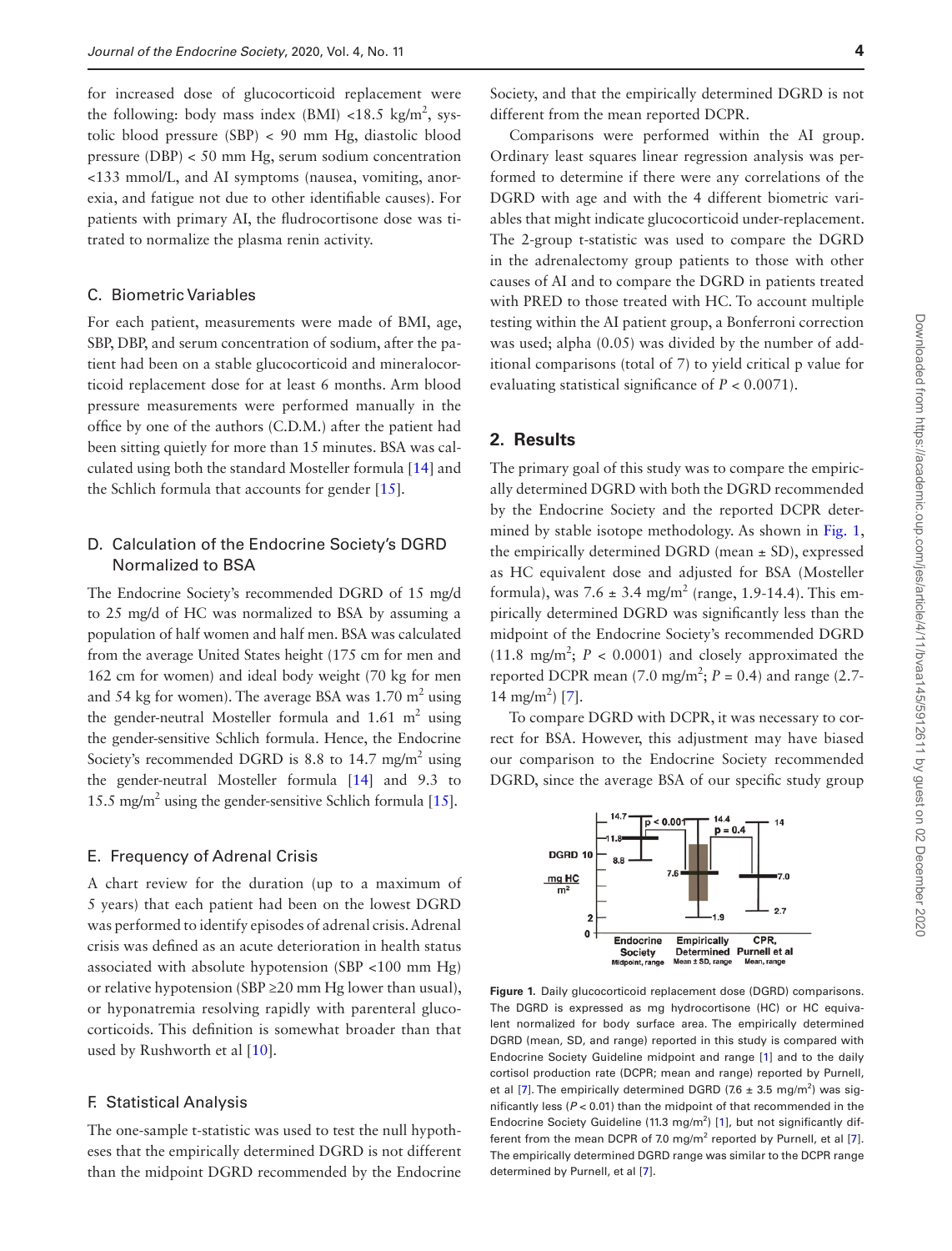$(1.88 \text{ m}^2)$  is greater than the idealized BSA  $(1.7 \text{ m}^2)$  used to normalize the Endocrine Society recommended DGRD. To account for this potential bias, we used 2 different approaches to compare the empirically determined DGRD to the Endocrine Society DGRD. First, we compared the raw DGRD in mg of HC equivalent/d. The difference between the empirically determined DGRD and the midpoint of the Endocrine Society DGRD remains highly significant  $(13.9 \pm 6 \text{ mg vs } 20 \text{ mg}, \text{respectively}; P < 0.001)$ . Second, we used the mean BSA specific to our study group  $(1.88 \text{ m}^2)$  to correct the Endocrine Society midpoint DGRD for BSA. In this case, the difference between the empirically determined DGRD and the Endocrine Society DGRD midpoint still remains highly significant (7.6  $\pm$  3.5 mg/m<sup>2</sup> vs 10.6 mg/m<sup>2</sup>, respectively; *P* < 0.001). Therefore, the difference between the empirically determined DGRD and the Endocrine Society recommended DGRD is not due to a bias inherent in the BSA adjustment.

To be certain that the DGRD was not biased by residual cortisol secretion necessitating lower replacement doses, we compared the DGRD in the 13 patients who had undergone bilateral adrenalectomy to the 12 patients with other AI causes. [Figure 2](#page-4-0) shows that there is no significant difference between the empirically determined DGRD in the adrenalectomy group and the empirically determined DGRD in those with other causes of AI (7.9  $\pm$  4.0 mg/m<sup>2</sup> vs  $7.3 \pm 3.1$  mg/m<sup>2</sup>;  $P = 0.70$ ).

Fifteen patients were treated with PRED and 10 with HC. We compared the empirically determined DGRD of these 2 groups to confirm that the empirically determined DGRD was independent of the choice of glucocorticoid. [Figure 3](#page-4-1) shows that there is no significant difference between the empirically determined DGRD in those patients treated with PRED as compared with those treated with HC (7.3  $\pm$  3.2 mg/m<sup>2</sup> vs 8.7  $\pm$  3.6 mg/m<sup>2</sup>; *P* = 0.32).



Since older individuals have been reported to produce more cortisol than younger individuals, we evaluated the relationship between the empirically determined DGRD and age. As shown in [Fig. 4,](#page-4-2) there was a nonsignificant trend for the empirically determined DGRD to correlate with age  $(r^2 = 0.27; P = 0.008)$ .

To evaluate for tolerability of the low DGRD, we looked for evidence of glucocorticoid under-replacement by determining the mean, SD, and range of each of the biometric parameters and also by examining the correlation of DGRD with BMI, SBP, DBP, and serum sodium concentration. As shown in [Table 2](#page-5-0), the mean of each biometric variable was in the normal range, and there were no significant correlations to suggest under-replacement. Three patients had a serum sodium concentration <135 mmol/L: 2 were 134 mmol/L, and 1 was 133 mmol/L. Unexpectedly, as shown in [Fig. 5](#page-5-1), there was a significant negative correlation of BMI with DGRD ( $r^2$  = 0.30;  $P = 0.005$ ). When using the Schlich BSA formula to account for gender, the correlation of BMI with DGRD was no longer statistically significant  $(r = 0.51; P = 0.009)$ . No other correlations or trends were created or lost using this gender-dependent BSA formula.



<span id="page-4-1"></span>**Figure 3.** DGRD administered as prednisone (PRED) or hydrocortisone (HC). There is no significant difference in the DGRD of AI patients being treated with PRED ( $n = 15$ ) as compared to those being treated with HC  $(7.3 \pm 3.2 \text{ mg/m}^2 \text{ vs } 8.7 \pm 3.6 \text{ mg/m}^2 \text{, respectively}; P = 0.32)$ . The DGRD is expressed as mg hydrocortisone (HC) or HC equivalent normalized for body surface area.



<span id="page-4-0"></span>**Figure 2.** DGRD in bilateral adrenalectomy patients. The empirically determined DGRD in patients who had undergone bilateral adrenalectomy  $(n = 13)$  was not significantly different from the empirically determined DGRD for the patients with all other causes of AI (7.9  $\pm$  4.0 mg/m<sup>2</sup> vs 7.3  $\pm$  3.1 mg/m<sup>2</sup>, respectively;  $P = 0.70$ ). The DGRD is expressed as mg hydrocortisone (HC) or HC equivalent normalized for body surface area.

<span id="page-4-2"></span>**Figure 4.** Relationship of DGRD with age. There is a nonsignificant trend for the empirically determined DGRD to correlate with patient age  $(r^2 = 0.27; P = 0.008)$ . The DGRD is expressed as mg hydrocortisone (HC) or HC equivalent normalized for body surface area. Solid circles represent patients with secondary AI, open circles represent patients with primary AI due to bilateral adrenalectomy, and squares represent patients with primary AI due to autoimmune disorders.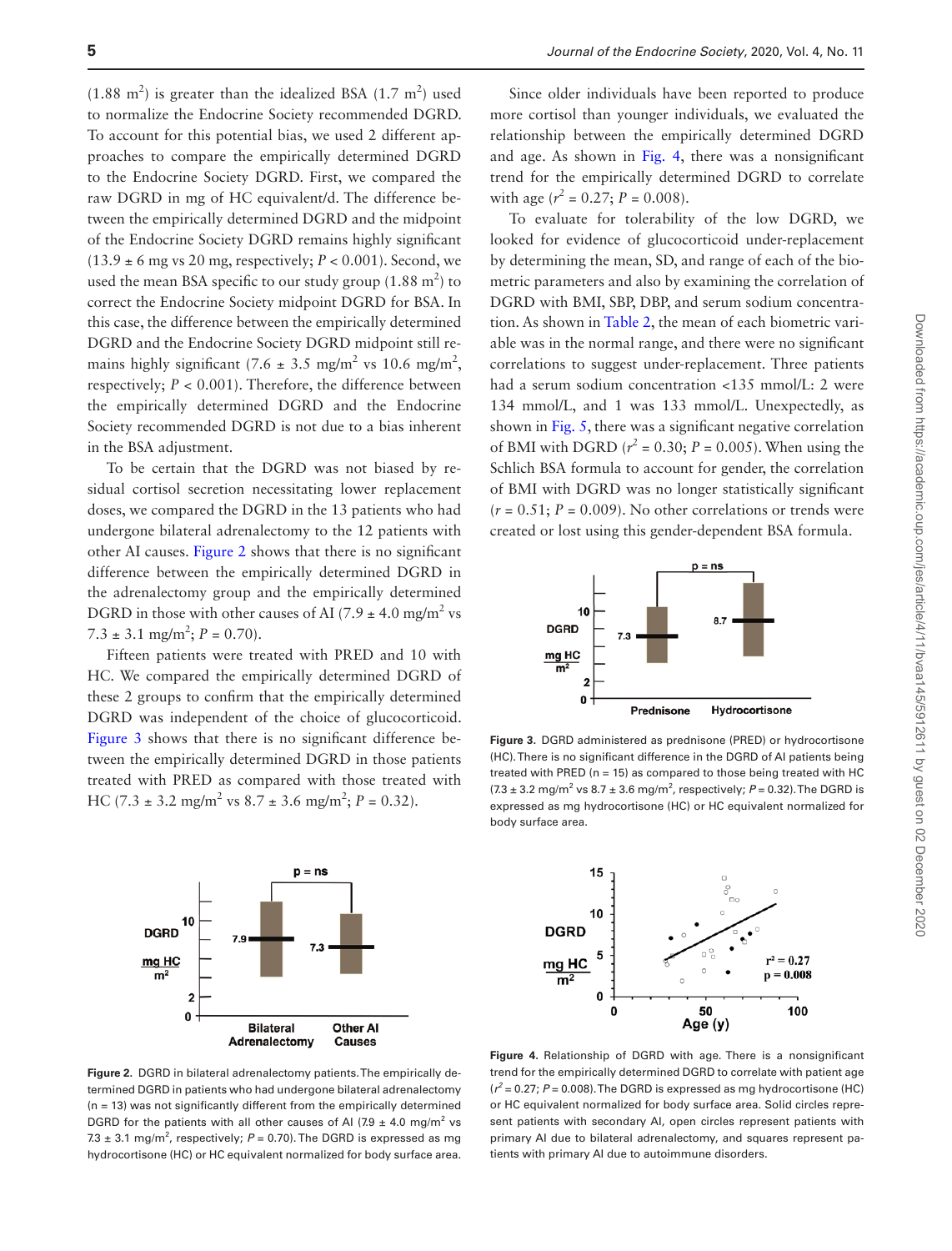<span id="page-5-0"></span>**Table 2.** Biometric Measurements (mean, SD, range) and Correlation With DGRD

| <b>Biometric</b>                    | Mean | SD  | Range      |      |       | Summary              |  |
|-------------------------------------|------|-----|------------|------|-------|----------------------|--|
| $BMI$ (kg/m <sup>2</sup> )          | 29   | 6.0 | $20 - 46$  | 0.55 | 0.005 | Negative correlation |  |
| Age (years)                         | 56   | 16  | 28-88      | 0.52 | 0.008 | Positive trend       |  |
| $SBP$ (mm $Hg$ )                    | 122  | 16  | $90 - 150$ | 0.35 | 0.09  | Weak positive trend  |  |
| Serum sodium concentration (mmol/L) | 138  | 2.7 | 133-145    | 0.18 | 0.38  | No correlation       |  |
| $DBP$ (mm $Hg$ )                    | 75   | 12  | 50-100     | 0.18 | 0.39  | No correlation       |  |

Biometric measurements evaluated include body mass index (BMI), age, systolic blood pressure (SBP), serum sodium concentration, and diastolic blood pressure (DBP).



<span id="page-5-1"></span>**Figure 5.** Relationship of DGRD with body mass index (BMI). There is a negative correlation of BMI with DGRD ( $r^2$  = 0.30;  $P$  = 0.005). The DGRD is expressed as mg hydrocortisone (HC) or HC equivalent normalized for body surface area. Solid circles represent patients with secondary AI, open circles represent patients with primary AI due to bilateral adrenalectomy, and squares represent patients with primary AI due to autoimmune disorders.

We considered the possibility that the glucocorticoid effect of fludrocortisone substantially influenced the empirically determined DGRD. In those patients with primary AI, there was no correlation between the empirically determined DGRD and the fludrocortisone dose  $(r = 0.07)$ ;  $P = 0.79$ .

To determine the frequency of adrenal crisis during treatment with the lowest titrated DGRD, the chart review identified 2 episodes of adrenal crisis, in a total of 95 patient-years for a rate of 2.1 per 100 patient-years.

This study was not designed to determine if there were adverse effects of excess glucocorticoid replacement. Interestingly, a positive weak trend was seen with SBP and DGRD  $(r = 0.35; P = 0.09)$ . Furthermore, after excluding elevated BMI, disorders that potentially could have been exacerbated by excess glucocorticoids were found in 5 patients: 2 with hypertension, 1 with hypertension plus type 2 diabetes, 1 with unexplained pulmonary embolus, and 1 with osteoporosis. All 5 patients in this group were being treated with a DGRD that was above the mean empirically determined DGRD. There was a nonsignificant trend for the mean DGRD in this group with potential glucocorticoid complications to be greater than that of the remaining 20 AI patients  $(10.3 \pm 2.4 \text{ mg/m}^2 \text{ vs } 6.8 \pm 3.2 \text{ mg/m}^2; P = 0.03)$ .

#### **3. Discussion**

The discrepancy between currently recommended DGRD and the DCPR is, in part, historical. Initial measurements of DCPR ranged from about 12 to 15 mg/m<sup>2</sup>, with subsequent DGRD recommendations equaling these estimates (about 20-30 mg HC or its equivalent). These early DCPR measurements were subject to multiple sources of error as discussed elsewhere [[16](#page-7-13)]. Subsequent studies in the 1990s using deconvolution analysis in young men determined a mean DCPR of  $5.3 \pm 0.5$  mg/m<sup>2</sup> [\[17\]](#page-7-14) that was similar to the DCPR of  $5.7 \pm 1.3$  mg/m<sup>2</sup> observed for a group of young men and young women using steady state, stable isotope tracer infusion of deuterium-labeled cortisol [[16](#page-7-13)]. Using this same methodology in a larger group of adult men and women ( $n = 54$ ) with a broad age range (19-70 years), the reported mean DCPR is 7.0 mg/m<sup>2</sup> (range, 2.7-14 mg/m<sup>2</sup>) [[7\]](#page-7-4). The clinical response to these more recent DCPR measurements has been mixed. Some clinicians have suggested continuing replacement at the previously recommended 20 to 30 mg/d of HC or its equivalent [\[8\]](#page-7-5). Others have suggested that this dose is too high for most patients and have proposed titrating to a DGRD more closely approximating the DCPR with some adjustment for BSA [\[18](#page-7-15)]. The Endocrine Society and others have compromised, re-commending 15 to [2](#page-7-1)5 mg/d of HC  $[1, 2, 19]$  $[1, 2, 19]$  $[1, 2, 19]$ . Although a number of studies have been directed toward the timing of the glucocorticoid dose [[20](#page-7-17)], there has been less attention directed toward the total dose.

In this study, we found that the empirically determined DGRD is significantly below most recommendations [\[1,](#page-7-0) [8\]](#page-7-5) but closely approximates the reported DCPR both in mean value and range [[7](#page-7-4)]. Glucocorticoid over-replacement is difficult to determine, since the adverse effects are nonspecific and make take years to decades to develop. In contrast, under-replacement is more easily identified. The relatively specific and easily quantitated biomarkers include low BMI, hyponatremia, hypotension, and AI symptoms. Only fatigue is a less specific marker. The DGRD for each patient was titrated based upon objective and subjective tolerability, an approach consistent with Endocrine Society guidelines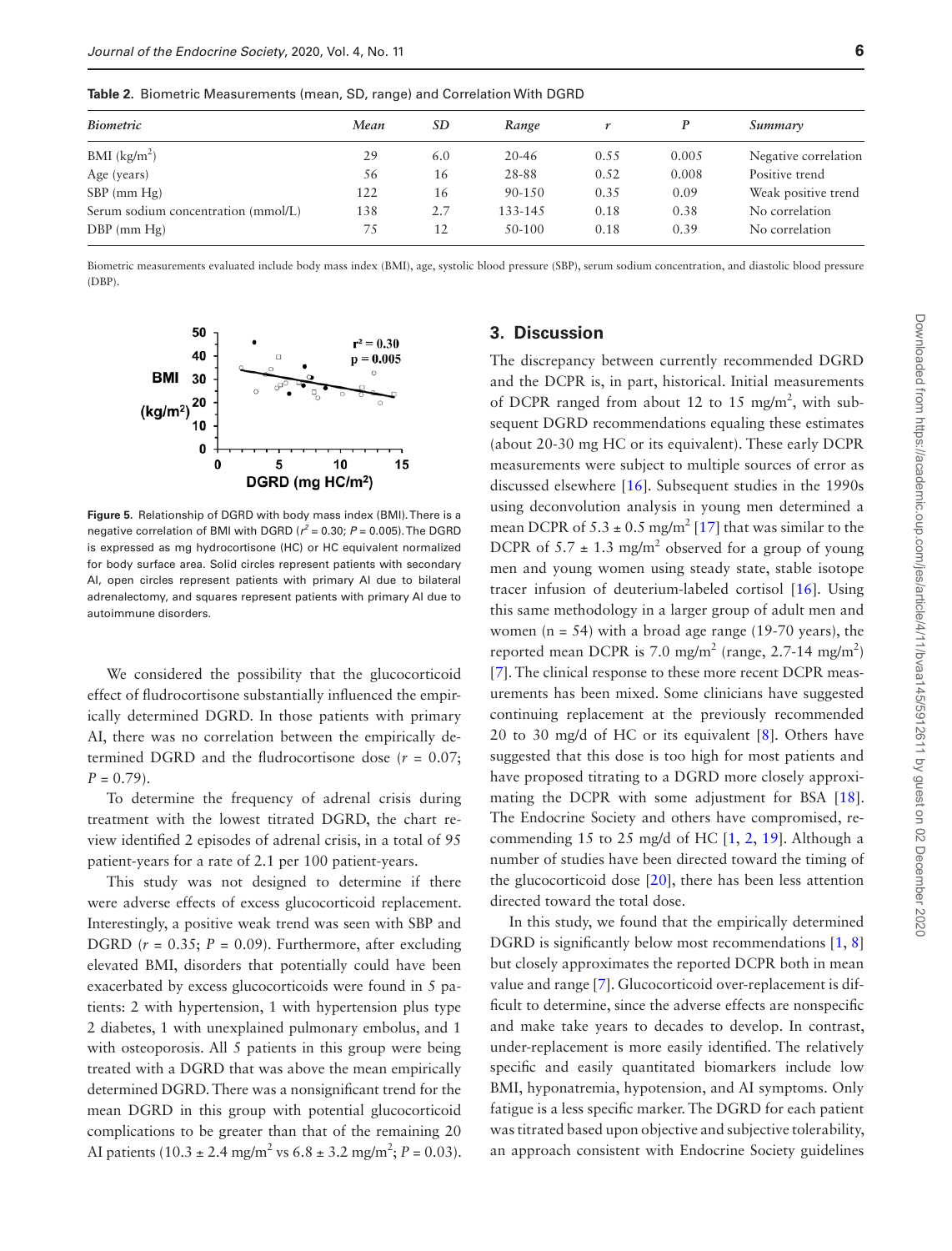[[1\]](#page-7-0). We elected not to titrate the glucocorticoid replacement dose based upon serum cortisol concentrations, since the normal range is quite broad and serum cortisol concentrations change rapidly with time following oral administration. There was no evidence of under-replacement in either the entire AI group or those individuals on the very lowest DGRD. Within-group comparisons of HC and PRED suggest that the empirically determined DGRD is not biased by choice of glucocorticoid.

The range of the empirically determined DGRD varies by 7.6-fold as compared to the Endocrine Society guidelines, in which the DGRD varies by only 1.7-fold. The reasons for this difference are likely multifactorial. Furthermore, this difference has important clinical implications. First, if we correctly titrated each patient to his personalized DGRD, then the empirically determined DGRD range is expected to approximate the DCPR range that varies by 5.2-fold. Another reason for the broad range is that some patients refused further titration due to fatigue unexplained by other causes. Fatigue is a very nonspecific symptom, and we may be treating some patients with excessive glucocorticoid doses. This wide range in DGRD has an important clinical implication as well. It should not be assumed that all patients should be titrated to the mean empirically determined DGRD as some will require higher or lower glucocorticoid doses.

There was a trend for the empirically determined DGRD to correlate with age. A significant positive correlation of the DCPR and age has been demonstrated and is due to an increase in cortisol production after the noon meal and from midnight to 6:00 am in older individuals [[7](#page-7-4)]. This relationship might be considered when adjusting glucocorticoid replacement in older individuals.

The HC equivalent of fludrocortisone is reported to be about 10 to 1 [[13,](#page-7-10) [24-](#page-8-0)[26\]](#page-8-1). Although we were unable to find a substantial effect of fludrocortisone on the empirically determined DGRD within our subgroup with primary AI, this study may not have been adequately powered to find such an effect.

There are a number of strengths to this study. First, this patient population is enriched in patients with AI due to bilateral adrenalectomy. Therefore, it is unlikely that residual glucocorticoid secretion is the reason that the empirically determined DGRD is below that recommended by the Endocrine Society. Second, we excluded partial secondary AI patients, who required no glucocorticoid replacement, since this might bias the empirically determined DGRD to lower glucocorticoid replacement doses. Third, the clinical features of under-replacement develop relatively rapidly and are consistent across both genders and all ages. Therefore, glucocorticoid under-replacement is likely to have been identified in this study design. Fourth, the patient population is very

heterogeneous, varying considerably in age, gender, menopausal status, and previous endocrine abnormality leading to the AI. Therefore, the empirically determined DGRD is likely applicable to most otherwise healthy AI patients. Finally, the DGRD was titrated to relatively inexpensive and commonly collected endpoints, so that this approach can be easily applied in many different clinical situations.

Depending upon the formula used to calculate BSA, there was a significant negative correlation or strong trend for a negative correlation of BMI with DGRD. This relationship may indicate that individuals with endogenous obesity were motivated to down-titrate their DGRD to help control their weight or that we failed to recognize that individuals with normal BMI might be over-replaced. It is exceedingly unlikely that this relationship exists because a low DGRD promotes weight gain. Interestingly, it demonstrates that patients with an endogenous tendency to obesity are able to maintain an elevated BMI on a low DGRD. The reasons for this may be multifactorial and include the current environment that allows easy access to food and minimizes the need to expend calories for survival and increased 11ß-hydroxysteroid dehydrogenase type 1 activity in obesity [[27,](#page-8-2) [28](#page-8-3)].

There is concern that the empirically determined DGRD of this study may predispose to an increased incidence of adrenal crisis. The incidence of adrenal crisis in our population is possibly less than the reported incidence of adrenal crisis in large populations of about 5 to 8 per 100 patientyears [\[10](#page-7-8), [21-](#page-7-18)[23\]](#page-8-4). Therefore, the lower DGRD used in this study does not predispose to adrenal crisis.

This study was neither designed nor powered to determine if the higher DGRD of the Endocrine Society guidelines causes adverse outcomes. Since adverse outcomes of excess glucocorticoids are nonspecific and since the patient population is very heterogeneous, it is unlikely that withingroup comparisons will identify adverse metabolic, blood pressure, and bone density outcomes in those few patients on the highest glucocorticoid replacement doses. However, we did identify a trend for individuals with possible glucocorticoid-related adverse outcomes to be replaced with a higher DGRD. The current retrospective studies in the literature are mixed. Some, but not all, have found differences in BMI, lipid abnormalities, cardiovascular death, and decreased bone density associated with conventional DGRD [[3-](#page-7-2)[6](#page-7-3), [29](#page-8-5)[-31\]](#page-8-6). Association of these metabolic abnormalities with glucocorticoid receptor polymorphisms has generated conflicting results [\[32,](#page-8-7) [33\]](#page-8-8). However, in none of these studies were patients on a DGRD approximating the DCPR compared with those on a conventional DGRD. These conflicting conclusions might be clarified by comparing AI patients on a conventional DGRD with those on a DGRD approximating the DCPR.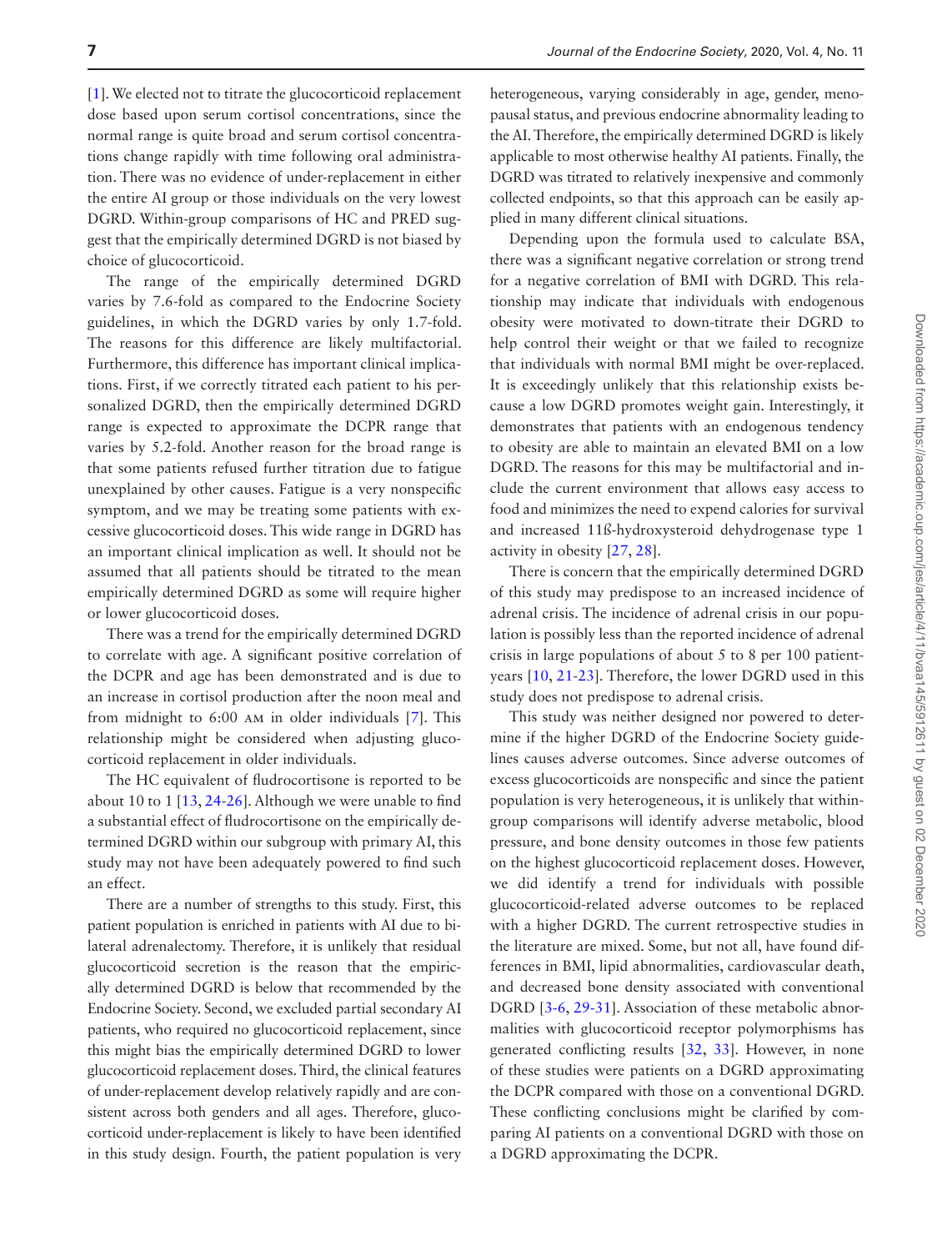There are a number of limitations to this study. Since this is a single-site retrospective analysis, it is subject to possible selection bias. Autoimmune adrenalitis is the most common cause of AI in developed countries [\[2](#page-7-1)]. In contrast, our population is enriched in bilateral adrenalectomy patients. We have combined patients with both primary and secondary AI in this study. We have excluded patients with other active medical problems that have not been excluded from other studies of AI. If patients have active infections or metastatic disease, then they may not tolerate these low glucocorticoid replacement doses. Alternatively, in patients in whom a maximum antitumor or anti-infection immune response is beneficial, it may still be helpful to decrease the DGRD as much as possible. This study does not address these conflicting priorities for adjusting the DGRD. Finally, this study does not identify the appropriate glucocorticoid replacement during stress.

## **4. Conclusion**

We conclude that an empirically determined DGRD is significantly lower than that of the Endocrine Society guidelines, similar to that of the reported DCPR and tolerated without clinical evidence of glucocorticoid under-replacement.

## **Additional Information**

*Correspondence:* Carl D. Malchoff M.D., PhD., Professor of Medicine, Division of Endocrinology, Head, Endocrine Neoplasia, Neag Comprehensive Cancer Center, UCONN Health, 263 Farmington Avenue, Farmington, CT 06030, USA. E-mail: [malchoff@uchc.edu.](mailto:malchoff@uchc.edu?subject=)

*Disclosure Summary:* Authors have no conflicts of interest.

*Data Availability:* All data generated or analyzed during this study are included in this published article or in the data repositories listed in References.

### **References**

- <span id="page-7-0"></span>1. Bornstein SR, Allolio B, Arlt W, et al. Diagnosis and treatment of primary adrenal insufficiency: an Endocrine Society clinical practice guideline. *J Clin Endocrinol Metab.* 2016;**101**(2):364-389.
- <span id="page-7-1"></span>2. Oelkers W. Adrenal insufficiency. *N Engl J Med.* 1996;**335**(16):1206-1212.
- <span id="page-7-2"></span>3. Bensing S, Brandt L, Tabaroj F, et al. Increased death risk and altered cancer incidence pattern in patients with isolated or combined autoimmune primary adrenocortical insufficiency. *Clin Endocrinol (Oxf).* 2008;**69**(5):697-704.
- 4. Bergthorsdottir R, Leonsson-Zachrisson M, Odén A, Johannsson G. Premature mortality in patients with Addison's disease: a population-based study. *J Clin Endocrinol Metab.* 2006;**91**(12):4849-4853.
- <span id="page-7-6"></span>5. Filipsson H, Monson JP, Koltowska-Häggström M, Mattsson A, Johannsson G. The impact of glucocorticoid replacement regimens on metabolic outcome and comorbidity in hypopituitary patients. *J Clin Endocrinol Metab.* 2006;**91**(10):3954-3961.
- <span id="page-7-3"></span>6. Zelissen PM, Croughs RJ, van Rijk PP, Raymakers JA. Effect of glucocorticoid replacement therapy on bone mineral density in patients with Addison disease. *Ann Intern Med.* 1994;**120**(3):207-210.
- <span id="page-7-4"></span>7. Purnell JQ, Brandon DD, Isabelle LM, Loriaux DL, Samuels MH. Association of 24-hour cortisol production rates, cortisol-binding globulin, and plasma-free cortisol levels with body composition, leptin levels, and aging in adult men and women. *J Clin Endocrinol Metab.* 2004;**89**(1):281-287.
- <span id="page-7-5"></span>8. Coursin DB, Wood KE. Corticosteroid supplementation for adrenal insufficiency. *Jama.* 2002;**287**(2):236-240.
- <span id="page-7-7"></span>9. Charmandari E, Johnston A, Brook CG, Hindmarsh PC. Bioavailability of oral hydrocortisone in patients with congenital adrenal hyperplasia due to 21-hydroxylase deficiency. *J Endocrinol.* 2001;**169**(1):65-70.
- <span id="page-7-8"></span>10. Rushworth RL, Torpy DJ, Falhammar H. Adrenal crisis. *N Engl J Med.* 2019;**381**(9):852-861.
- <span id="page-7-9"></span>11. Ferry JJ, Horvath AM, Bekersky I, Heath EC, Ryan CF, Colburn WA. Relative and absolute bioavailability of prednisone and prednisolone after separate oral and intravenous doses. *J Clin Pharmacol.* 1988;**28**(1):81-87.
- 12. Meikle AW, Tyler FH. Potency and duration of action of glucocorticoids. Effects of hydrocortisone, prednisone and dexamethasone on human pituitary-adrenal function. *Am J Med.* 1977;**63**(2):200-207.
- <span id="page-7-10"></span>13. Chrousos GP. Adrenocorticosteroids & adrenocortical antagonists. In: Katzung B, ed. *Basic and Clinical Pharmacology*. 11e ed. New York, NY: Lange Textbooks:McGraw Hill; 2011.
- <span id="page-7-11"></span>14. Mosteller RD. Simplified calculation of body-surface area. *N Engl J Med.* 1987;**317**(17):1098.
- <span id="page-7-12"></span>15. Kuehnapfel A, Ahnert P, Loeffler M, Scholz M. Body surface assessment with 3D laser-based anthropometry: reliability, validation, and improvement of empirical surface formulae. *Eur J Appl Physiol.* 2017;**117**(2):371-380.
- <span id="page-7-13"></span>16. Esteban NV, Loughlin T, Yergey AL, et al. Daily cortisol production rate in man determined by stable isotope dilution/mass spectrometry. *J Clin Endocrinol Metab.* 1991;**72**(1):39-45.
- <span id="page-7-14"></span>17. Kerrigan JR, Veldhuis JD, Leyo SA, Iranmanesh A, Rogol AD. Estimation of daily cortisol production and clearance rates in normal pubertal males by deconvolution analysis. *J Clin Endocrinol Metab.* 1993;**76**(6):1505-1510.
- <span id="page-7-15"></span>18. Malchoff CD, Carey RM. Adrenal insufficiency. In: Bardin CW, ed. *Current Therapy in Endocrinology and Metabolism*. 6th ed. Maryland Heights, Missouri: Mosby; 1997:142–147.
- <span id="page-7-16"></span>19. Grossman AB. Clinical Review#: The diagnosis and management of central hypoadrenalism. *J Clin Endocrinol Metab.* 2010;**95**(11):4855-4863.
- <span id="page-7-17"></span>20. Isidori AM, Arnaldi G, Boscaro M, et al.; Italian Society of Endocrinology. Towards the tailoring of glucocorticoid replacement in adrenal insufficiency: the Italian Society of Endocrinology Expert Opinion. *J Endocrinol Invest.* 2020;**43**(5):683-696.
- <span id="page-7-18"></span>21. Hahner S, Loeffler M, Bleicken B, et al. Epidemiology of adrenal crisis in chronic adrenal insufficiency: the need for new prevention strategies. *Eur J Endocrinol.* 2010;**162**(3):597-602.
- 22. Meyer G, Badenhoop K, Linder R. Addison's disease with polyglandular autoimmunity carries a more than 2·5-fold risk for adrenal crises: German Health insurance data 2010-2013. *Clin Endocrinol (Oxf).* 2016;**85**(3):347-353.